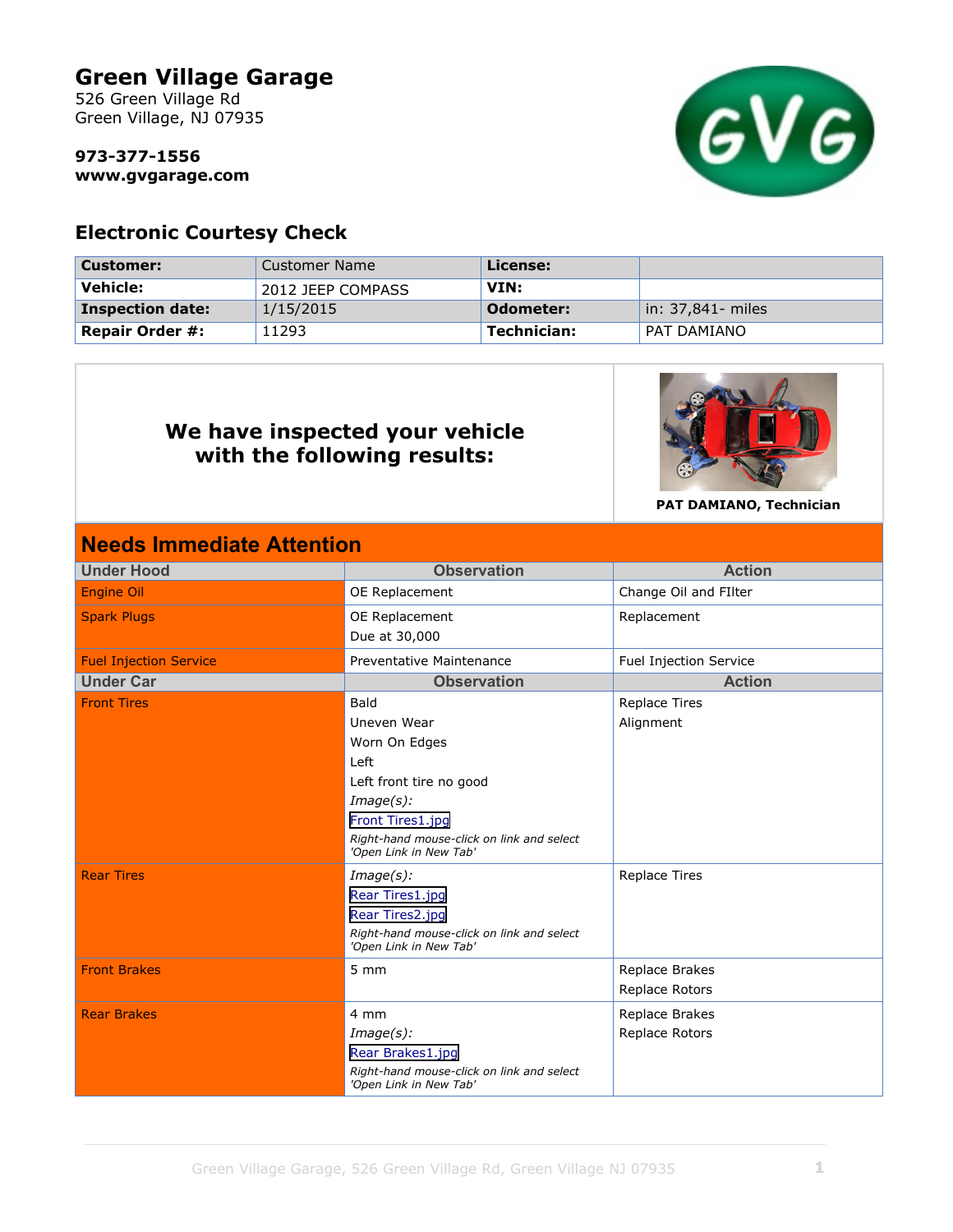| Good                         |                            |                            |
|------------------------------|----------------------------|----------------------------|
| <b>Road Test</b>             |                            |                            |
| $\checkmark$ Engine cranking | <b>Warning Lights</b><br>v | Clutch Engagement          |
| ✔ Shifting                   | Engine Performance<br>✓    | $\checkmark$ Chassis       |
| ✔ Alignment                  | <b>Braking</b><br>✓        | $\checkmark$ Parking Brake |
| $\checkmark$ Steering        |                            |                            |
| In Car                       |                            |                            |
| ✓<br>Horn                    | ✔ Turn Signals/Hazards     | Windshield Wipers          |
| ✔ Windshield Washers         | ✔ Air Conditioning/Heater  | $\checkmark$ Headlights    |
| ✔ Brake/Running Lights       | $\checkmark$ Steering      | ✔ Cabin Filter             |
| <b>Under Hood</b>            |                            |                            |
| ► Engine Coolant             | Transmission Fluid         | ✔ Power Steering Fluid     |
| ✔ Brake Fluid                | √ Clutch Fluid             | Windshield Washer Fluid    |
| ✔ Drive Belts                | $\checkmark$ Radiator      | Cooling System Hoses       |
| ✔ Cooling Fans               | $\checkmark$ Air Filter    | $\checkmark$ Battery       |
| ✔ Clutch Engagement          | ✔ Warning Lights           |                            |
| <b>Under Car</b>             |                            |                            |
| ✔ Brake Hydraulics           | Front Strut/Shock          | Rear Strut/Shock           |
| ✔ Suspension/Steering        | Drive Axle Boots           | ✔ Exhaust System           |
| $\checkmark$ Fluid Leaks     | More Detail if Needed      |                            |